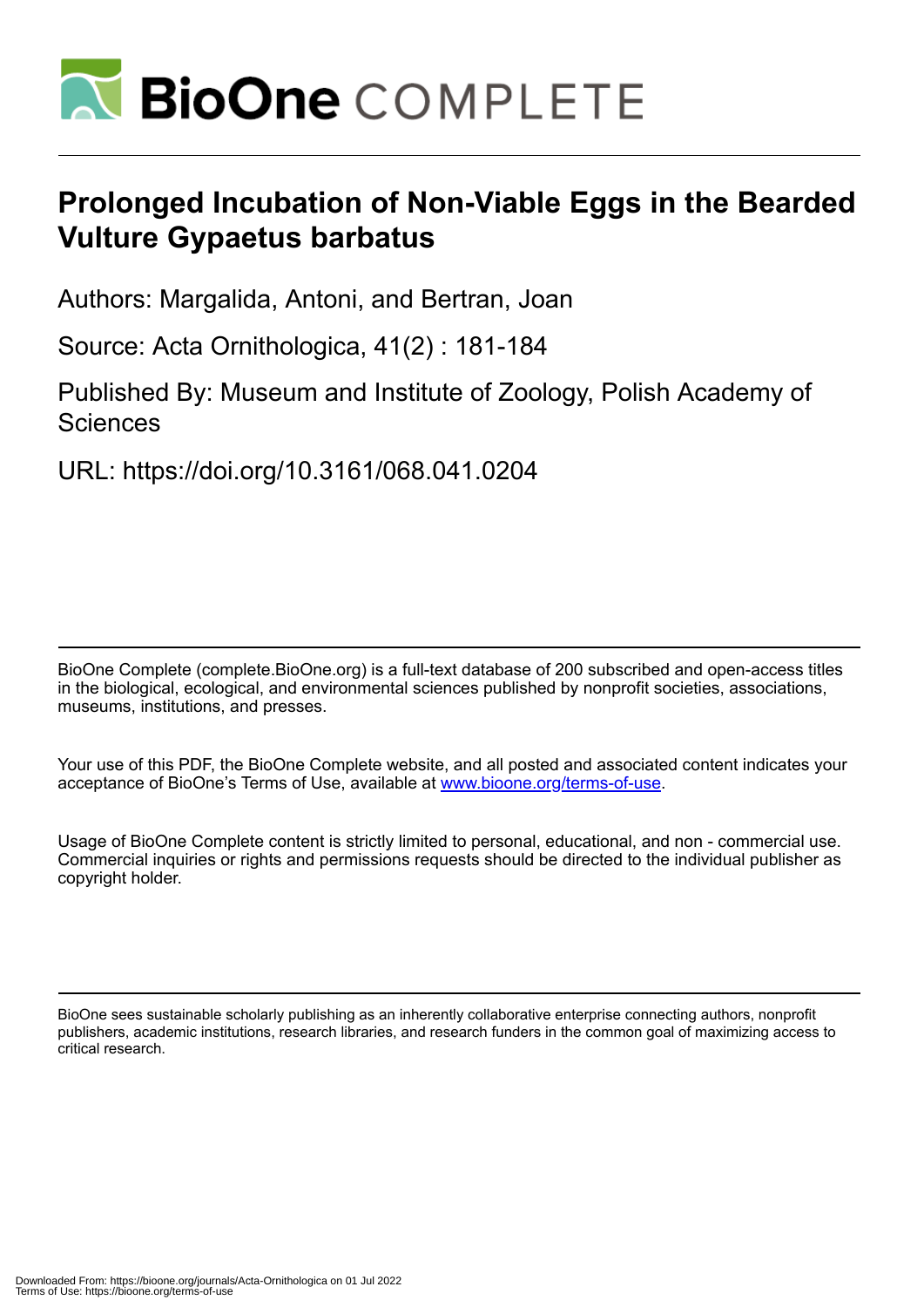# **Prolonged incubation of non-viable eggs in the Bearded Vulture** *Gypaetus barbatus*

# Antoni MARGALIDA & Joan BERTRAN

Bearded Vulture Study and Protection Group. Apdo. 43 E-25520 El Pont de Suert (Lleida), SPAIN, e-mail: margalida@inf.entorno.es

#### **Margalida A., Bertran J. 2006. Prolonged incubation of non-viable eggs in the Bearded Vulture** *Gypaetus barbatus.* **Acta Ornithol. 41: 181–184.**

**Abstract.** We present the frequency and duration of prolonged incubation in the Bearded Vulture and test different hypotheses on the possible adaptive significance of this behaviour. The mean and median prolonged incubation lasted 29 and 25 days respectively ( $n = 10$ ), i.e., 54% and 46% respectively longer than the average incubation period. There was a negative correlation between the duration of prolonged incubation and the egg-laying date: prolonged incubation lasted longer in earlier clutches than in later ones, and territories with many breeding attempts showed short incubation prolongations. On the other hand, no correlation was found between the duration of prolonged incubation and productivity or breeding success. The results suggest that more experienced birds, which occupy higher quality territories and lay their eggs earlier, prolonged their incubation to a greater extent. Although prolonged incubation may constitute an example of adaptive behaviour, the extensive periods documented in some cases do not appear to support this assumption.

**Key words:** Bearded Vulture, *Gypaetus barbatus*, energy constraints, prolonged incubation, unhatchable eggs, birds of prey

Received — June 2006, accepted — Oct. 2006

Abnormally long incubation periods have been documented in several bird species (Skutch 1962, Holcomb 1970). This behaviour occurs regularly in the Procellariiformes (e.g. Boersma & Wheelwright 1979, Chaurand & Weimerskirch 1994, Huin 1997) and occasionally in the Podicipediformes (Kloskowski 1999, Nuechterlein & Buitron 2002). It has been linked to intermittent incubation or egg-neglect, as a consequence of long foraging distances (Pefaur 1974, Boersma & Wheelwright 1979) or the avoidance of predation (Nuechterlein & Buitron 2002), respectively.

Prolonged incubation could be an adaptive mechanism, since it provides a margin of safety for eggs that take longer than usual to hatch (Holcomb 1970, Ferguson & Sealy 1983, Huin 1997). Very few cases have been documented in raptors and generally refer to anecdotal observations of eggs that are addled or infertile and the data only reflects the occurrence of this behaviour at the species level (Margalida et al. 2006a).

The Bearded Vulture is a long-lived, cliff-nesting raptor that inhabits mountain regions of the Palearctic and Afrotropical regions (Hiraldo et al. 1979). In monogamous pairs, both sexes play similar roles during the incubation period (Margalida & Bertran 2000). In polyandrous trios, the incubation is shared by the three members (Bertran & Margalida 2002). The death of the embryo due to low temperatures appears to have selected for the near constant presence of one of the adults at the nest (Brown 1990, Margalida & Bertran 2000) and, in addition, the risk of predation is very low, thus probably not important in evolutionary terms. However, human disturbance (see Arroyo & Razin 2006) can cause egg-neglect and lead to low temperatures affecting the development of the embryo. This factor, and the infertility of the eggs, can cause cases of prolonged incubation in this species.

In the case of successfully hatched clutches, there does seem to be a link between the num-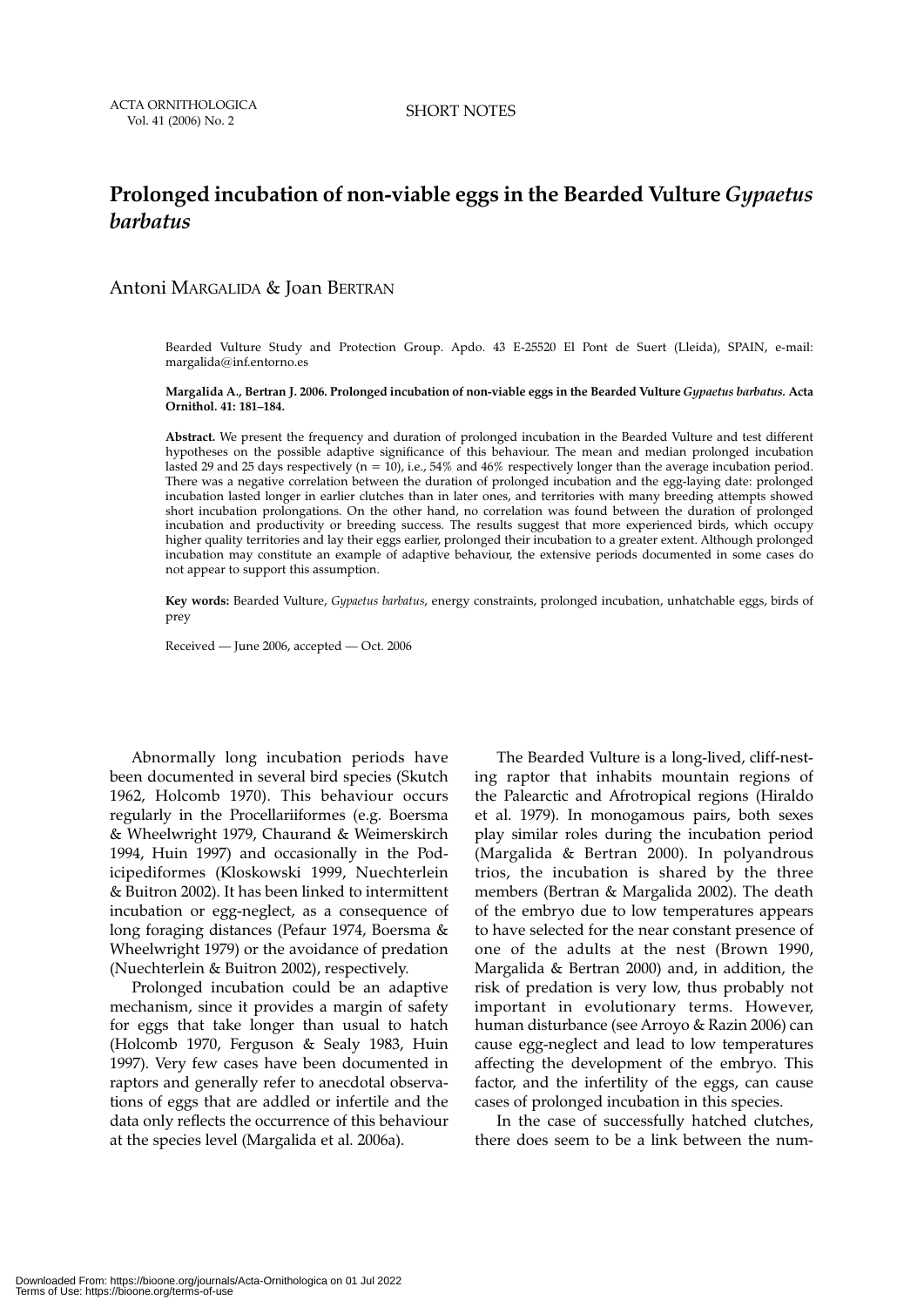ber of days of neglect and the length of the incubation period (Pefaur 1974). However, the factors that determine how long incubation is prolonged in the case of non-viable eggs are not clear. Incubation of dead eggs are notably longer than any period of development for a viable egg (see Margalida et al. 2006a). Since the time and energy demands during incubation can represent an important component of reproductive cost (Reid et al. 2002), and with the absence of embryonic vocalisations (common during late incubation) that would allow the parents to determine the viability of the eggs (Brua et al. 1996), it is expected that the incubation will not be prolonged excessively. It has been suggested that the prolonged incubation behaviour is related to the time interval in which an entire clutch would normally hatch, and the species with large clutches that hatch asynchronously may be more likely to prolong incubation than the species whose eggs hatch in a short time interval (Marks 1983). In accordance with this hypothesis, we can predict that incubation of non-viable eggs should last longer in two-egg clutches. In addition, because time spent incubating may increase with increasing food availability (Drent et al. 1985, Rauter & Reyer 1997), we predict that prolonged incubation should occur more often in high quality territories (with more food supply avalaible) than in low quality territories, given that in the former there is less conflict between incubating and foraging. Since clutches laid earlier during the year usually occur in territories occupied by more experienced pairs, which generally have greater breeding success and productivity, it is likely that prolonged incubation will last longer in those nests.

In this paper, we report several cases of abnormally long, unsuccessful incubation periods in the Bearded Vulture in the Pyrenees (NE Spain), and, for the first time in a raptor species, test predictions related to their potential function.

Bearded Vultures nest in rocky cliffs situated at altitudes of 650–2300 m and prefer to locate their nests in caves that provide them with a microclimate that protects from the low winter and high spring and summer temperatures. In the Pyrenees, egg-laying takes place between December and February (average 6 January,  $n = 69$ ) and clutches are generally (80%) 2 eggs (Margalida et al. 2003). The laying interval is 6 days, the incubation period (i.e. the time between the laying and hatching of the first egg in a clutch) is 53–54 days and hatching asynchrony is 6 days (Margalida et al. 2003, Margalida et al. 2004). Replacement clutches are rare and occur after premature breeding failure if the eggs are laid early (Margalida & Bertran 2002). The constancy of incubation in the Bearded Vulture, as determined from observations during daylight hours, is 95% (Brown 1990, Margalida & Bertran 2000).

Data were obtained during the intensive monitoring of the population in Catalonia (NE Spain) from 1988–2005. During this period, we intensively monitored breeding biology from the pre-laying period to fledging. We studied a total of 140 breeding attempts (this area contained 12 territories in 1988 and 32 in 2005), which were monitored from the pre-laying to fledging time. The breeding success (number of young fledged divided by the number of years that each pair laid eggs) and the productivity (number of young fledged divided by the number of years that each pair was monitored) of each pair was calculated as an index of high and low quality territories. We consider high quality territories as those with a greater breeding success than low quality territories. Data on egglaying and nest abandonment were obtained by visiting territories 1–3 times per week. In order to document egg-laying and clutch size, we used 20–60 x telescopes and video cameras (see Margalida et al. 2006b). This study only includes data of clutches for which precise laying and fledging data were known, and only first clutches were considered.

Spearman rank correlations were used to test the relationship between egg-laying dates, breeding attempts, productivity and breeding success with the length of the prolonged incubation (as the percentage (arcsin-transformed) of incubation length). Data are presented as means  $\pm$  SD. Test were considered significant when  $p < 0.05$ .

On 10 (7.14%) occasions (n = 140 breeding attempts) we documented cases of prolonged incubation. In nine cases the nest was occupied by a monogamous pair and in one case by a polyandrous trio. Prolonged incubation occurred when clutches were laid in December (three cases), January (six cases) and February (one case), thus including the whole range of phenology documented for the Bearded Vulture in the study area. This behaviour was observed in 10 territories, which constitutes 31.3% of the territories existing in 2005. Mean and median prolonged incubation time in the Bearded Vulture were 29.1  $\pm$  19.4 % ( $\pm$ SD) and 25 days more than average, respectively (n = 10, range 10–73 days). This implies a 53.6  $\pm$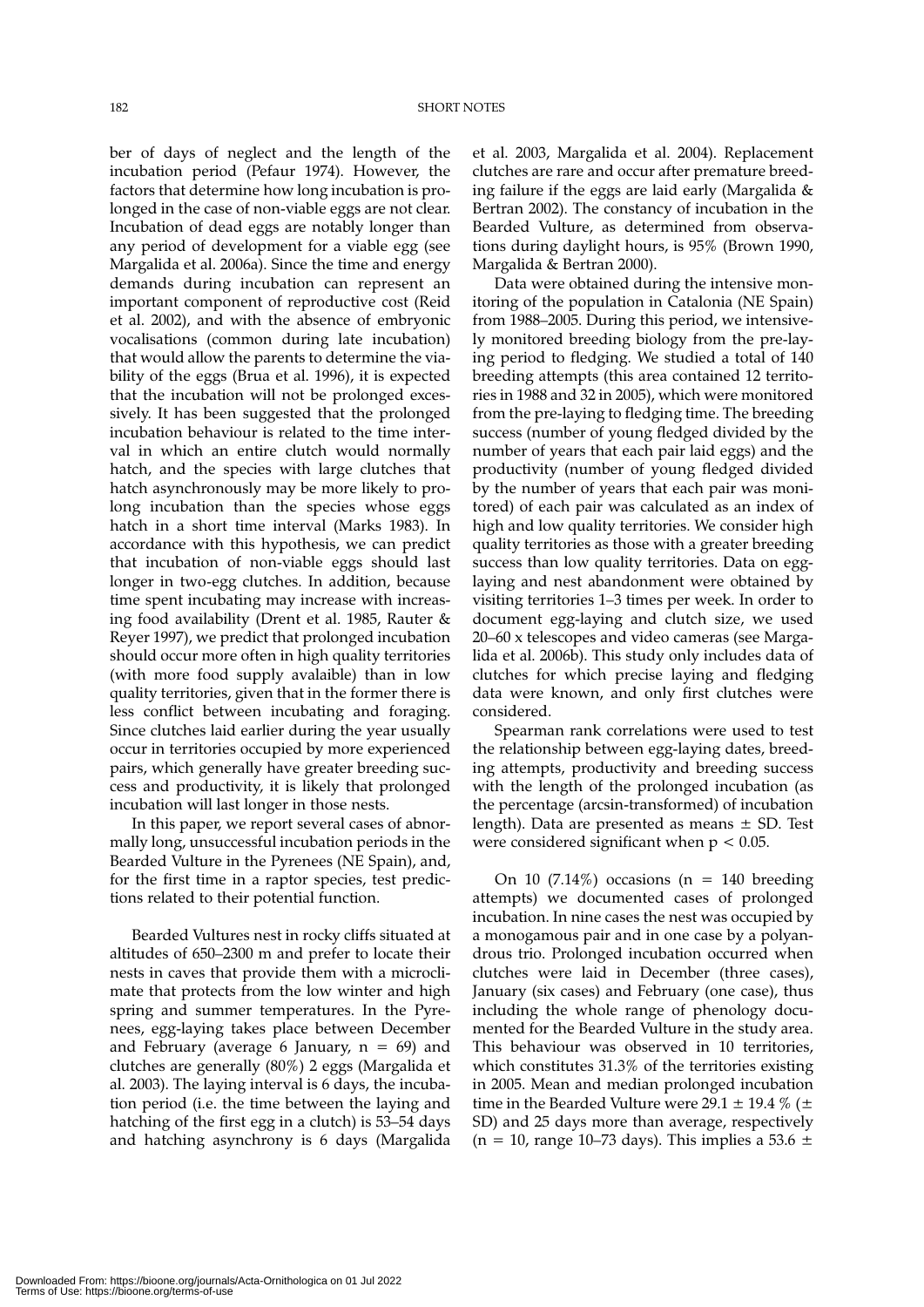36.3% and 46.3%, respectively, lengthening of incubation (range 15.6–135.2%).

Prolonged incubation has been documented in pairs with both one and two eggs. Although the sample size is small, it appears that incubation was more prolonged in nests with two-egg clutches (28.8  $\pm$  17.1 days, n = 4) than in those with oneegg clutches (21.75  $\pm$  8.1 days, n = 4). Prolonged incubation was observed both in territories occupied by pairs with extensive breeding experience and/or high quality habitats, and in territories occupied by less experienced pairs or by birds that occupied lower quality habitats. A negative correlation was found between the number of breeding attempts monitored in the territory and the length of incubation prolongation ( $r<sub>s</sub> = -0.67$ , p < 0.025, n = 10): territories with many breeding attempts show shorter incubation prolongations. No correlation was found between the length of incubation prolongation and breeding success ( $r<sub>s</sub> = 0.32$ ,  $n = 10$ ) or productivity ( $r_s = 0.25$ ,  $n = 10$ ). There was a weak correlation between the laying date and the prolongation of the incubation: there was a tendency for the nests with clutches laid earlier to be incubated for longer  $(r<sub>s</sub> = -0.59, p = 0.05,$  $n = 10$ ).

To our knowledge, these results constitute the first quantitative estimates of the occurrence and duration of prolonged incubation in a raptorial species. Our observations suggest that this behaviour occurs regularly in the Bearded Vulture, both in monogamous pairs and polyandrous trios. Two circumstances could lead to prolonged incubation: the infertility of the eggs, and the death of embryos. In the case of the Bearded Vulture, egg infertility has been documented in several clutches (pers. obs.). It can cause the parents to stay longer on the nest, waiting for hatching. On the other hand, in contrast with many species of Procellariiformes that abandon the eggs for several days (Boersma & Wheelwright 1979), temporary egg-neglect is rarely observed in the Bearded Vulture. However, human disturbance can lead to temporary desertions of the nest (Arroyo & Razin 2006, pers. obs.), and can be one of the factors that causes the death of the embryo and subsequent breeding failure (Margalida et al. 2003). In the study area, temperatures during the incubation period averaged 8°C during daylight hours (Authors' unpubl. data).

Time spent incubating may increase with increasing food availability (Drent et al. 1985, Rauter & Reyer 1997), and when males provision

incubating females on the nest (Nilsson & Smith 1988, Hatchwell et al. 1999). This is not the case of Bearded Vultures, where both sexes share the incubation and males not provide food to females. Also, the absence of a correlation between the length of prolonged incubation and productivity or breeding success appears not to support the relationship between food availability and incubation behaviour. However, the relationship between egg-laying dates and the length of prolonged incubation suggests that birds that lay earlier, and are perhaps in better physical condition (generally older individuals nest earlier, produce larger clutches and have greater breeding success, see Forslund & Pärt 1995), incubate for longer. Thus, there may be a link between body condition and the extent of prolonged incubation.

The strongest relationship found was between the "age" of the territory and the extent of prolonged incubation. Pairs with more years of breeding experience may be better able to identify nest failure, or may be more concerned about future than about current reproduction. Nevertheless, another possibility related with the link between body condition and the extent of prolonged incubation could be explained by the high mortality among older breeding adults in the study area (Margalida et al. 2003). In this sense, mate loss would favour the incorporation of younger and less experienced individuals in these territories in which later clutches would be abandoned earlier.

In the case of the Bearded Vulture, as a species with little option for renesting during the same breeding season (Margalida & Bertran 2002), and a low risk of predation, it may be beneficial for the birds to invest extra time and energy in prolonging incubation. However, the adaptive value is questionable. Consequently, some proximate yet unknown factors probably determine the time devoted to nest attendance; hormones are likely to play an important role in regulating the incubation behaviour, as they do in other birds (Collias  $&$ Collias 1984, Buntin 1996).

ACKNOWLEDGEMENTS We thank A. Bonada, J. Canut, D. García, R. Heredia and E. Vega for help with the fieldwork. Beatriz E. Arroyo, Gary R. Bortolotti, Hannu Pietiäinen and an anonymous referee provided valuable suggestion and ideas that greatly improved the manuscript. This research was supported by Departament de Medi Ambient i Habitatge of Generalitat de Catalunya